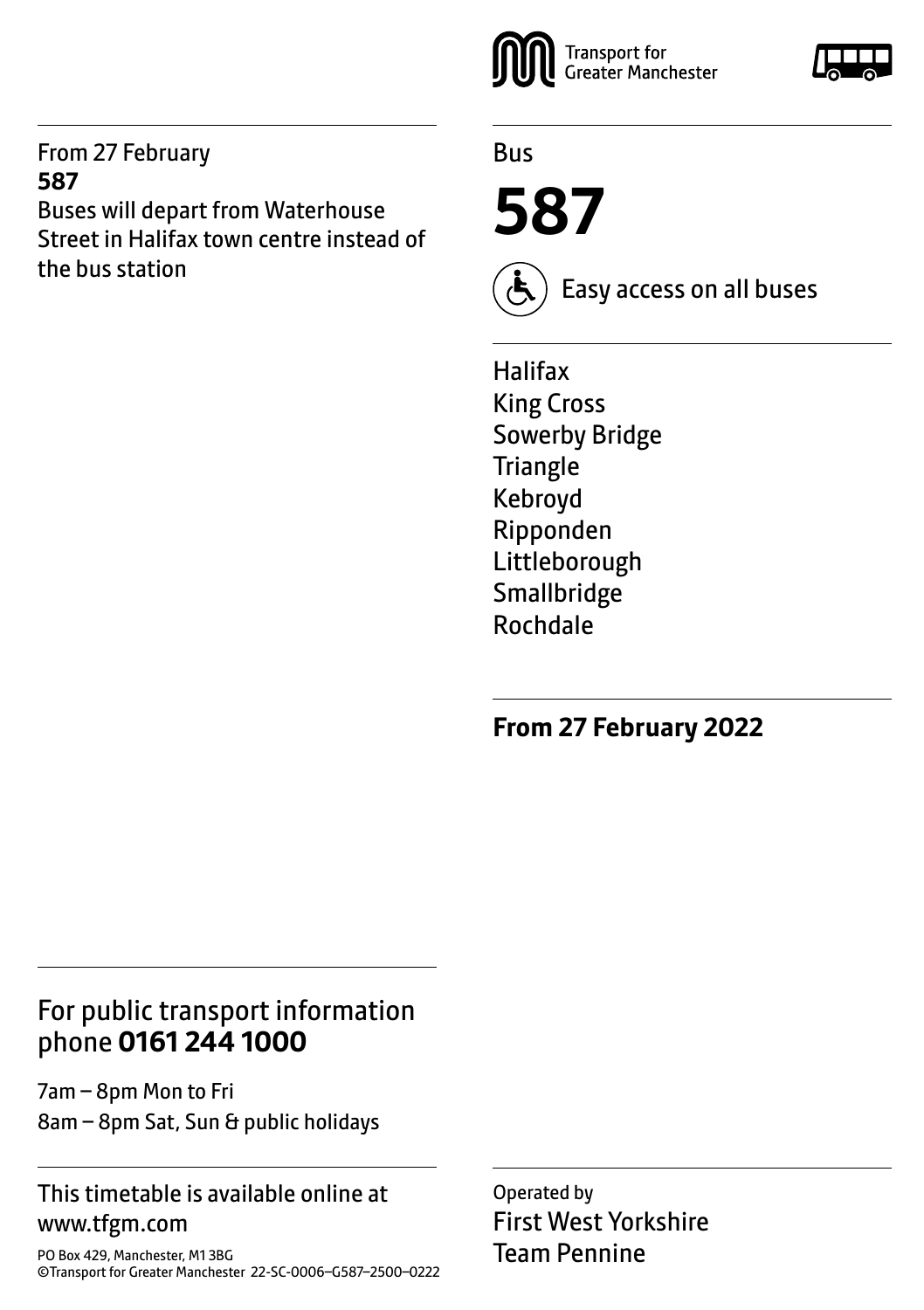# Additional information

# Alternative format

To ask for leaflets to be sent to you, or to request large print, Braille or recorded information phone 0161 244 1000 or visit www.tfgm.com

## Easy access on buses



 Journeys run with low floor buses have no steps at the entrance, making getting on and off easier. Where shown, low floor buses have a ramp for access and a dedicated space for wheelchairs and pushchairs inside the bus. The bus operator will always try to provide easy access services where these services are scheduled to run.

# Using this timetable

Timetables show the direction of travel, bus numbers and the days of the week. Main stops on the route are listed on the left. Where no time is shown against a particular stop, the bus does not stop there on that journey. Check any letters which are shown in the timetable against the key at the bottom of the page.

# Where to find information about service changes

www.tfgm.com Bus station posters Leaflets from outlets.

# Tickets and information

Bus companies offer a range of tickets for use on their own buses. For travel on any service in the County, use System One tickets, including DaySaver. Travelshops provide tickets, information and journey planning advice on buses, trains and trams for work and pleasure.

# Using the 24 hour clock

Times are shown in four figures. The first two are the hour and the last two are the minutes.

0753 is 53 minutes past 7am 1953 is 53 minutes past 7pm



# Operator details

#### **First West Yorkshire**

Hunslet Park Donisthorpe Street Leeds LS10 1PL Telephone 0113 381 5000

#### **Team Pennine**

Queensgate Depot Colne Road Burnley BB10 1HH

### **Travelshops**

#### **Rochdale Interchange**

Mon to Fri 7am to 5.30pm Saturday 8.30am to 1.15pm and 2pm to 4pm Sunday\* Closed

\*Including public holidays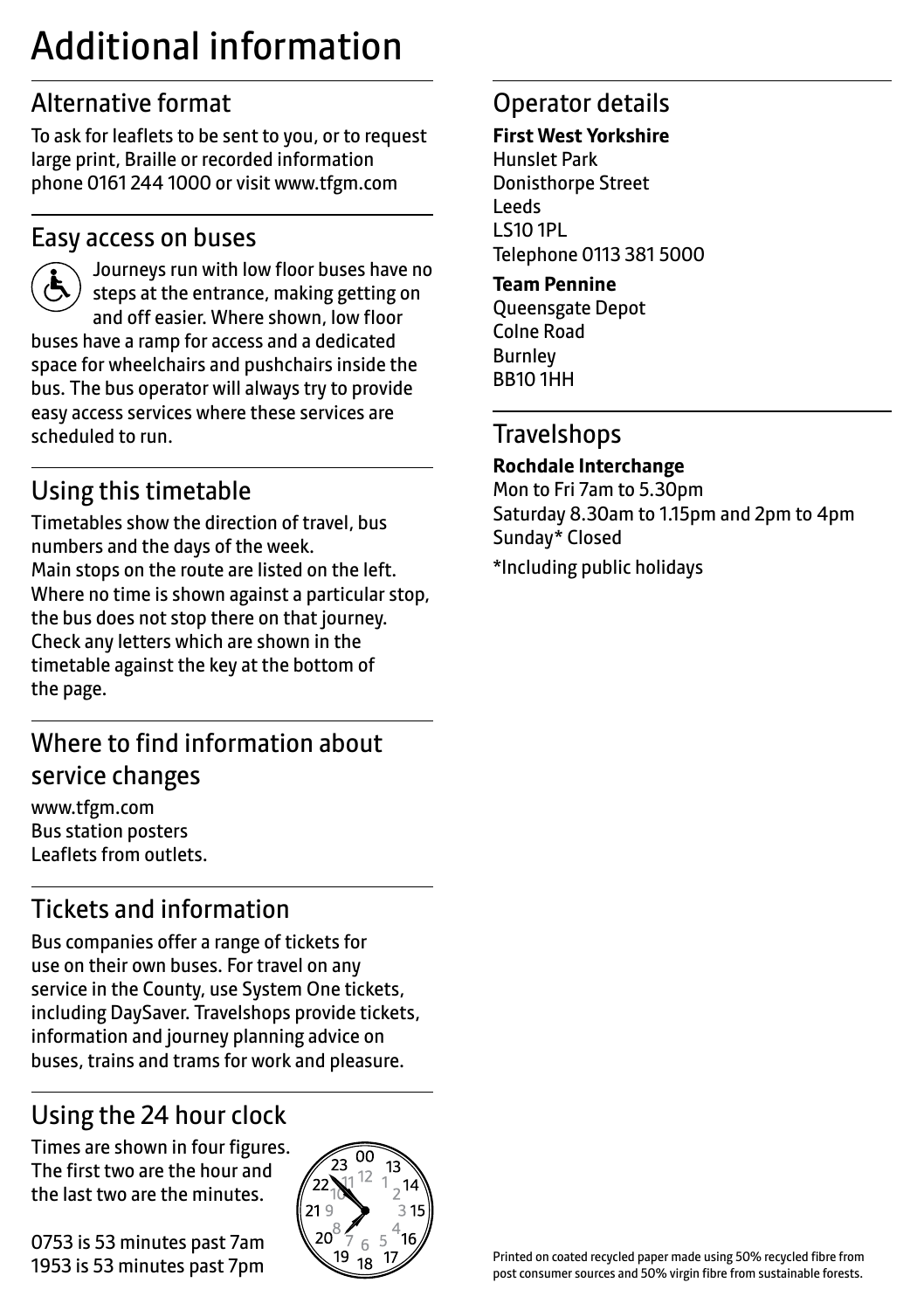

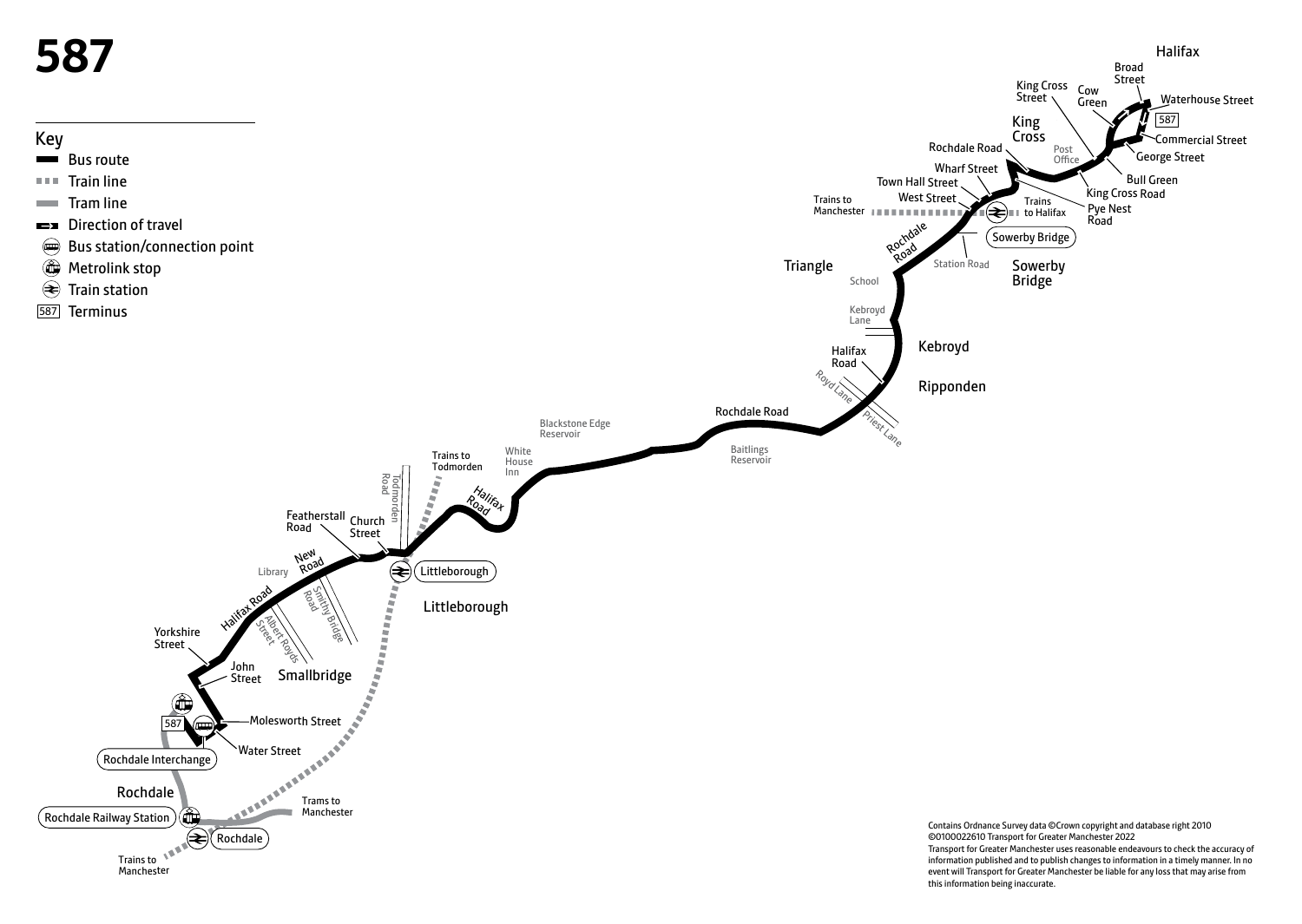## Mondays to Fridays

| Halifax, Waterhouse Street   |                     |                | 0620 0730 0850                 |           |           | 1350 1455 1600 1710 1825 |           |      |
|------------------------------|---------------------|----------------|--------------------------------|-----------|-----------|--------------------------|-----------|------|
|                              |                     |                |                                |           |           |                          |           |      |
| Sowerby Bridge, Station Road |                     |                | 0633 0745 0905 and             | 1405 1510 |           | 1615                     | 1725      | 1840 |
| Ripponden, Halifax Road      |                     |                | 0640 0753 0913 every 1413 1518 |           |           | 1623 1733 1848           |           |      |
| White House Inn              | 0650 0803 0923 hour |                |                                | 1423 1528 |           | 1633 1743 1858           |           |      |
| Littleborough, Church Street |                     |                | 0656 0810 0930 until           | 1430 1535 |           | 1640 1750                |           | 1905 |
| Smallbridge, Library         |                     | 0702 0817 0937 |                                |           | 1437 1542 | 1647                     | 1757      | 1912 |
| Rochdale, Interchange        |                     | 0709 0827 0947 |                                |           | 1447 1552 | 1657                     | 1807 1922 |      |

# **Saturdays**

| Halifax, Waterhouse Street   |               | 0730 0850       |      |           | 1350 1455 1600 1710                 |        |  |
|------------------------------|---------------|-----------------|------|-----------|-------------------------------------|--------|--|
| Sowerby Bridge, Station Road | 0745 0905 and |                 |      | 1405 1510 | 1615                                | - 1725 |  |
| Ripponden, Halifax Road      |               |                 |      |           | 0753 0913 every 1413 1518 1623 1733 |        |  |
| White House Inn              |               |                 |      |           | 0803 0923 hour 1423 1528 1633 1743  |        |  |
| Littleborough, Church Street |               | 0810 0930 until |      |           | 1430 1535 1640 1750                 |        |  |
| Smallbridge, Library         |               | 0817 0937       | 1437 | 1542      | 1647                                | 1757   |  |
| Rochdale, Interchange        |               | 0827 0947       |      | 1447 1552 | 1657                                | 1807   |  |
|                              |               |                 |      |           |                                     |        |  |

### Sundays and public holidays (except Christmas and New Year period)

|                              |      |           | a                   |  |
|------------------------------|------|-----------|---------------------|--|
| Halifax, Waterhouse Street   |      |           | 0925 1125 1420 1620 |  |
| Sowerby Bridge, Station Road |      |           | 0940 1140 1435 1635 |  |
| Ripponden, Halifax Road      |      |           | 0946 1146 1441 1641 |  |
| White House Inn              |      | 0955 1155 | 1450 1650           |  |
| Littleborough, Church Street |      |           | 1000 1200 1455 1655 |  |
| Smallbridge, Library         | 1007 | 1207      | 1502 1702           |  |
| Rochdale, Interchange        |      | 1016 1216 | 1511 1711           |  |

For details of buses during the Christmas and New Year period, please phone 0161 244 1000

a – Run by Team Pennine. All other journeys are run by First West Yorkshire

& - All bus 587 journeys are run using easy access buses. See inside front cover of this leaflet for details